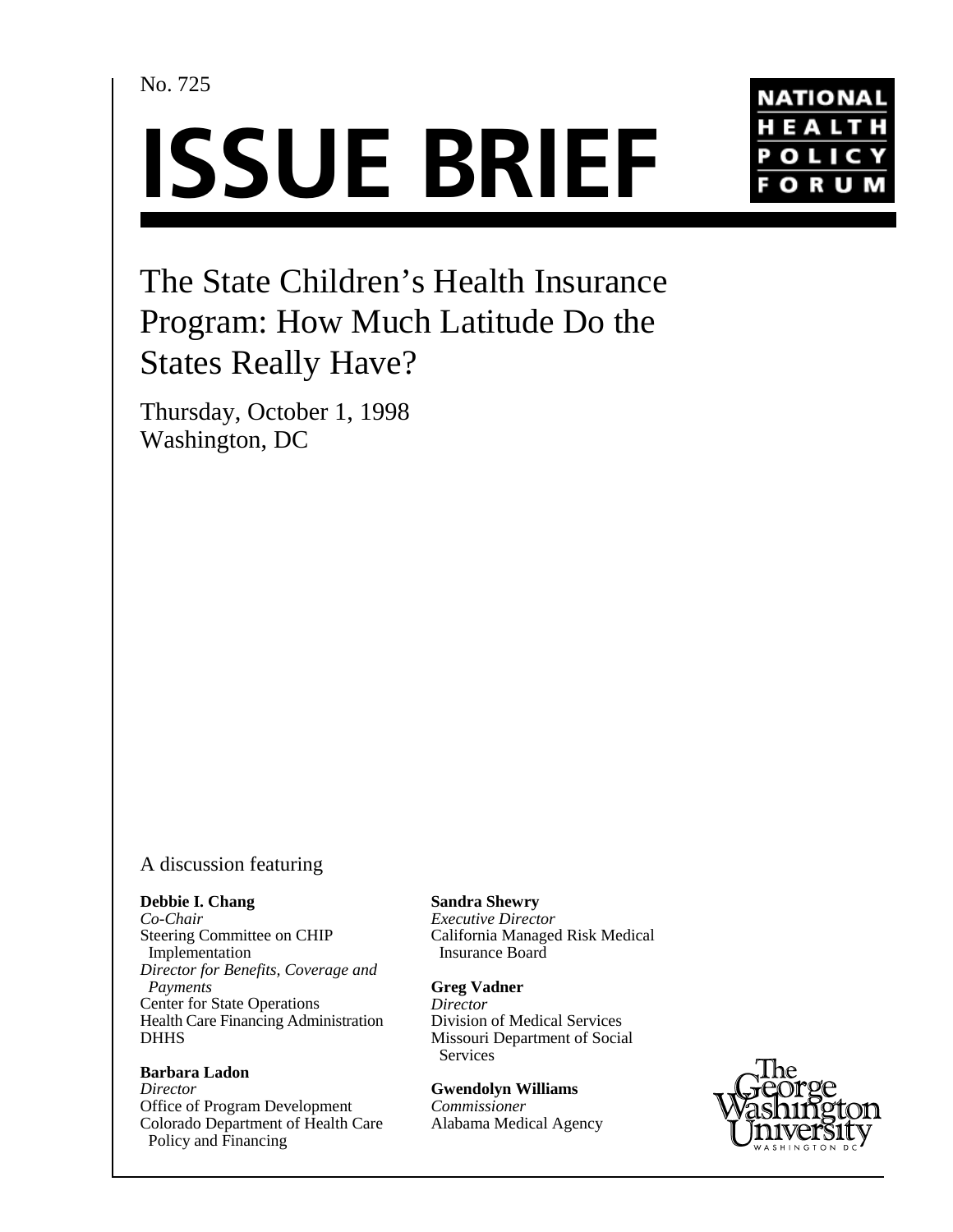# The State CHIP: How Much Latitude Do the States Really Have?

The enactment of the Balanced Budget Act (BBA) of 1997 (P.L. 105-33) yielded a major new federal program to cover low-income, uninsured children—the State Children's Health Insurance Program, or CHIP. This program is generally recognized as the largest new federal initiative for the uninsured since the enactment of Medicare and Medicaid in 1965. According to the Congressional Budget Office (CBO), CHIP has the potential to cover some 2.8 million children (although this figure is now regarded by many authorities as  $low$ .<sup>1</sup>

CHIP represents the culmination of several recent trends. Most directly, it is a legacy of the Clinton administration's failed Health Security Act of 1993. In the wake of that bill's demise, bipartisan consensus developed on the need for federal action to at least reduce the number of uninsured children in the United States—estimated to total as many as 11 million individuals. Members of Congress from both parties introduced a number of bills to provide federally funded coverage for these children. Spurred by the strength of the economy and the reduction in the federal budget deficit, after months of partisan jockeying for position, CHIP emerged with strong bipartisan support last year.

CHIP also reflects recent adjustments in the balance of power between the federal and state governments, especially in the policy areas of health and social welfare. After the fall 1994 elections, when the Republican party regained control of Congress for the first time in decades, GOP leaders made it clear that they intended to redress the grievances of the states against federal grant-in-aid programs, especially welfare and Medicaid, and return decision-making authority to the states. A series of block grant proposals ensued, but the federal-state division of power under Medicaid remained largely untouched by new enactments until the BBA. (One of the reasons that attempts to convert Medicaid to a block grant were unsuccessful was the Clinton administration's resistance to such broad devolution of responsibility for Medicaid to the states, which would have conflicted with its goal of introducing some sort of national health insurance.)

The major devolutionary legislation enacted prior to CHIP was the Personal Responsibility and Work Opportunity and Reconciliation Act of 1996 (P.L. 104193), the comprehensive federal welfare reform law. While this measure marked a dramatic break from the past, ending more than 60 years of individual entitlements to welfare support, its devolution of authority to the states was marked by a certain degree of ambivalence. On the one hand, the act gave the states broad discretion in how they manage the new TANF (Temporary Assistance to Needy Families) cash assistance program, which in many ways resembles a block grant. On the other hand, it imposed demanding performance standards on the states with respect to such indicators as caseload reduction, job placement, and duration of individuals' receipt of welfare benefits.

To some extent, the CHIP program carries forward with this ambivalent devolution. While it appears to extend far greater discretion to the states than is available under the traditional Medicaid program, it does stipulate minimum benefits, impose maintenance of effort requirements, limit the use of cost-sharing devices, such as premiums and copayments, and prohibit states from using CHIP funds to cover residents who are eligible for but not enrolled in Medicaid under pre-CHIP eligibility standards.

Nonetheless, since the BBA was signed into law on August 5, 1997, all but two states—Alaska and Hawaii—have reached decisions about participating in CHIP, and 46 states have submitted the plans needed to

# **ISSUE BRIEF**/No. 725

**Analyst/Writer** Richard E. Hegner

#### **National Health Policy Forum**

2021 K Street, NW, Suite 800 Washington, DC 20052 202/872-1390 202/862-9837 (fax) nhpf@gwu.edu (e-mail) www.nhpf.org (Web site)

**Judith Miller Jones**, Director **Karen Matherlee,** Co-Director **Sandra M. Foote**, Co-Director **Michele Black**, Publications Director

**NHPF** is a nonpartisan education and information exchange for federal health policymakers.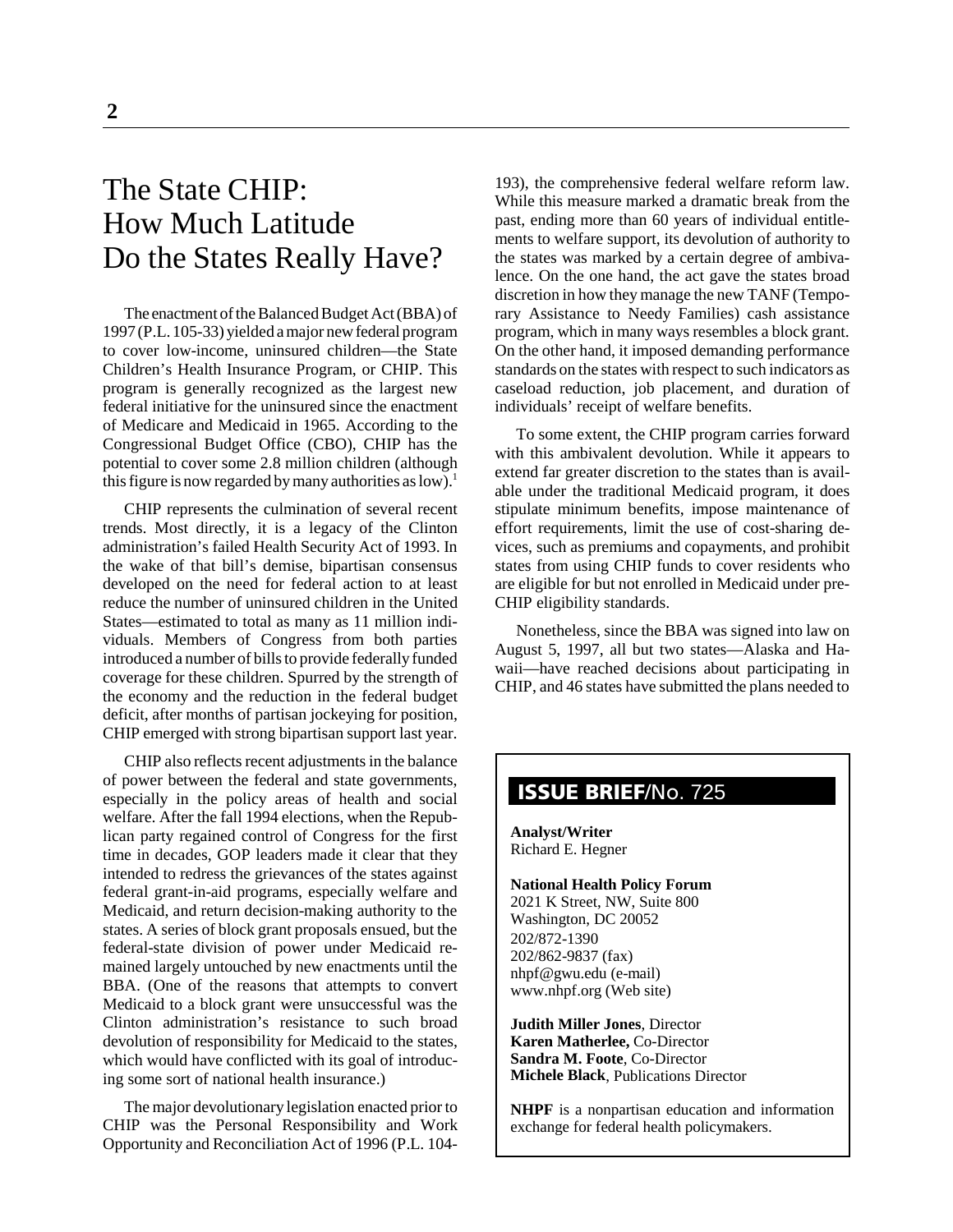implement CHIP to the Health Care Financing Administration (HCFA). (States have moved forward with remarkable speed, given that most had to enact enabling legislation to participate in CHIP as well as develop comprehensive plans for submission to HCFA.) Thus, it seems an appropriate time to examine CHIP, especially in terms of the decisions embodied in the state plans and their implications for covering uninsured children.

This Forum meeting will explore the degree of freedom that CHIP affords the states, the factors that have guided state decision making and planning, and the reasons the states have arrived at their various decisions about CHIP. The meeting will focus on state options in four basic areas:

- Whether or not to participate in CHIP.
- Whether to expand state Medicaid programs or to develop or enlarge separate state programs for uninsured children, using CHIP funding allotments.
- Where eligibility levels are set.
- How "crowd-out" (the erosion of existing insurance coverage by CHIP) is being contained.

#### **THE CHIP PROGRAM**

#### **The Basic Features of CHIP**

In an article published at the beginning of this year, Sara Rosenbaum and her colleagues at the Center for Health Policy Research identified some of the key factors that influenced how the new program is configured: $2<sup>2</sup>$ 

CHIP is a reflection of numerous political and policy themes: health policymakers' concerns about the continuing problem of uninsured children . . ; belief on the part of the Clinton Administration . . . and Congress that there should be at least some federal response to the problem of health coverage affordability; states' strong desire for flexibility in the coverage of children; child advocates' demands for minimum legislative protections; and observers' concerns about the "crowd-out" effects of government insurance on private coverage. . . . The final legislation is an attempt to blend all of these issues and concerns into one program; the result is an unusual statute that is far more complex than it first appears to be.

States are not required to participate in the CHIP program. (Indeed, there is no mandate that they participate in Medicaid itself and, for many years, Arizona did not have a Medicaid program.) But, for the first round of CHIP funding, only four states—Alaska, Hawaii, Washington and Wyoming—have not yet submitted CHIP plans. (A fifth, Vermont, withdrew the plan it initially submitted.) The decision of 45 states and the District of Columbia to participate in CHIP represents a tacit acceptance on their part of the terms of state participation under CHIP.

CHIP offers states the option of covering uninsured children with family incomes up to 200 percent of the federal poverty level (FPL), using capped federal funds with a significantly higher federal matching rate. For states whose Medicaid eligibility levels already exceed 150 percent of the FPL, eligibility limits under CHIP may exceed the current Medicaid levels by as much as 50 percentage points. As a result, some states have chosen CHIP eligibility standards as high as 300 percent of the FPL. (See appendix on page 12 for the dollar amounts that various percentages of the federal poverty level represent.) In addition, the CHIP statute offers the states some latitude in how they define income for eligibility purposes; in other words, by disregarding certain specified income, states may make CHIP benefits available to an even wider population of children.

The state matching rate under CHIP is 30 percent less than the historic state Medicaid rate. Thus, if a state's current rate is 50 percent under Medicaid, it drops to 35 percent under CHIP. However, the federal matching rate for CHIP is capped at 85 percent of total program costs; thus, state matching requirements range between 15 and 35 percent (as contrasted with 23 to 50 percent for Medicaid).

CHIP also offers each state a choice of three basic approaches to structuring its program. It may (*a*) create a new or enlarge an existing state children's health insurance program, (*b*) expand its current Medicaid program by raising eligibility limits, or (*c*) choose a combination of the two approaches. If it chooses to create or enlarge a state program, it can cap or limit enrollment—so that everyone who meets eligibility criteria need not be served—but it is required to cover certain minimum benefits as defined in specified "benchmark" plans or solicit the approval of the secretary of health and human services for whatever alternative it offers. (The secretary must assure that any alternative offers comprehensive coverage generally comparable to benchmark plans.) If a state opts to operate CHIP as a stand-alone program independent of Medicaid, it has much greater flexibility to impose certain eligibility criteria (such as those related to age, length of residency in the state, and disability status) than is permitted under the Medicaid program. If it opts instead to expand Medicaid, it must offer new enrollees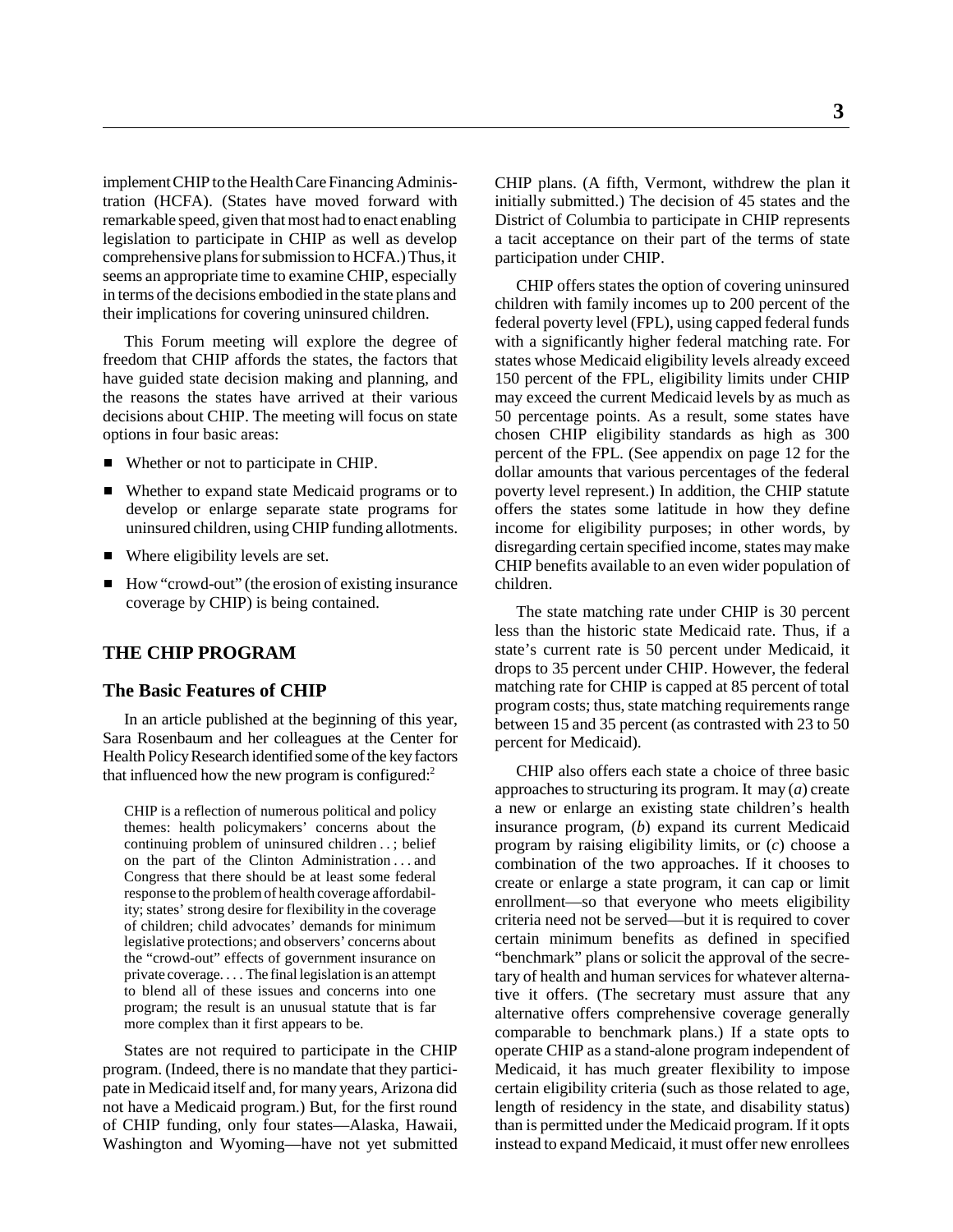**4**

the same benefits as current Medicaid beneficiaries and is obligated to cover all children who satisfy its new eligibility levels; in essence, the state would be augmenting the individual entitlement under Medicaid.

CHIP funds cannot be used to cover children who are eligible for but not enrolled in Medicaid under the eligibility provisions a state had in place as of March 31, 1997. Accordingly, children must be screened for Medicaid eligibility under those pre-CHIP criteria; if they are found to be eligible under the old Medicaid standards, they must be enrolled in Medicaid—but at the lower, non-CHIP federal match rate applicable under Medicaid. States are also bound by maintenance of effort requirements, so that, if they opt to expand Medicaid under CHIP, they may not impose income and resource eligibility limits more restrictive than those used as of June 1, 1997. The BBA stipulates that CHIP is to be the payer of last resort with respect to all third-party payers, except for the Indian Health Service.

Under CHIP, states may impose cost-sharing requirements in the form of premiums and copayments. However, if they opt for Medicaid expansion under CHIP, they are bound by existing Medicaid limits on cost-sharing, which tend to be fairly restrictive. Yet there are also limits on the cost-sharing that can be implemented under a non-Medicaid CHIP program. Furthermore, any revenues accruing from cost-sharing must be used to offset or reduce matchable federal spending under CHIP.

The BBA indicates that CHIP is not meant to be a new entitlement program for individual children, but one for the states. (However, if the states opt to expand Medicaid as their approach to using CHIP funds, they in effect extend an existing individual entitlement to more of their residents.) This basic message about the non-entitlement is reinforced in the funding levels authorized for the program.

For fiscal year (FY) 1998 through FY 2001, Congress authorized a total of \$4.275 billion annually for CHIP, which declines to \$3.150 billion for FY 2002 through FY 2004. Authorized funding rises again to \$4.050 billion in FY 2005 and FY 2006, and \$5.000 billion in FY 2007.

The BBA allows individual states to roll over their allotments for up to two additional fiscal years, to some extent cushioning the decline in federal funding. But as Cindy Mann of the Center on Budget and Policy Priorities pointed out in an analysis published last fall:

Even without accounting for the effects of health care inflation and other factors that would be likely to cause state health care costs to rise over time, the total amount of funds allocated to states under the child health block grants will be sliced almost 26 percent in 2002 and remain at that reduced level until 2005.<sup>3</sup>

It is also important to recognize that, since the program is not an entitlement, CHIP funding is not open-ended. The enhanced federal matching rate for state expenditures under CHIP is available only up to the limit of the state CHIP allocation. Basically, the only way that a state may secure additional federal funding beyond its CHIP allocation is to opt at the outset for an expansion of its Medicaid program to cover additional children; under this option, once a state's CHIP allotment is exhausted, it may draw down additional federal funds through the traditional Medicaid program, but at the lower federal matching rate available under Medicaid.

State CHIP allotments for FY 1998 through FY 2000 are based on the state's share of the nation's uninsured children in families with incomes below 200 percent of poverty, adjusted using a state cost factor related to average annual wages per employee in the health services industry. In FY 2001, the allotment formula shifts to one that weights the number of uninsured children at 75 percent and introduces a simple count of low-income children, weighted at 25 percent. Beginning in FY 2002, the formula gives equal weight (50-50) to the number of low-income uninsured children and the number of low-income children.

As pointed out in a recent memorandum by Patrick Purcell of the Congressional Research Service, this shift in the allocation formula has significant regional implications:<sup>4</sup>

The distribution of low-income *uninsured* children and *all* low-income children in the United States are very different. . . . Together, the states in the South and West accounted for 72% of all uninsured children in the United States with family incomes of 200% of poverty or less over the period from 1994 to 1996, while the Northeast and Midwest had 28% of the nation's lowincome uninsured children. In contrast, among all children with family incomes at or below 200% of poverty, 59% resided in the South and West, while 41% lived in the states of the Northeast and Midwest. Consequently, when the formula for allocating federal matching funds for S-CHIP begins to change in 2001 . . . more funds will be allocated to states in the Northeast and Midwest and fewer federal matching dollars will be allocated to states in the South and West.

Purcell notes that his conclusion assumes that the distribution of low-income uninsured and low-income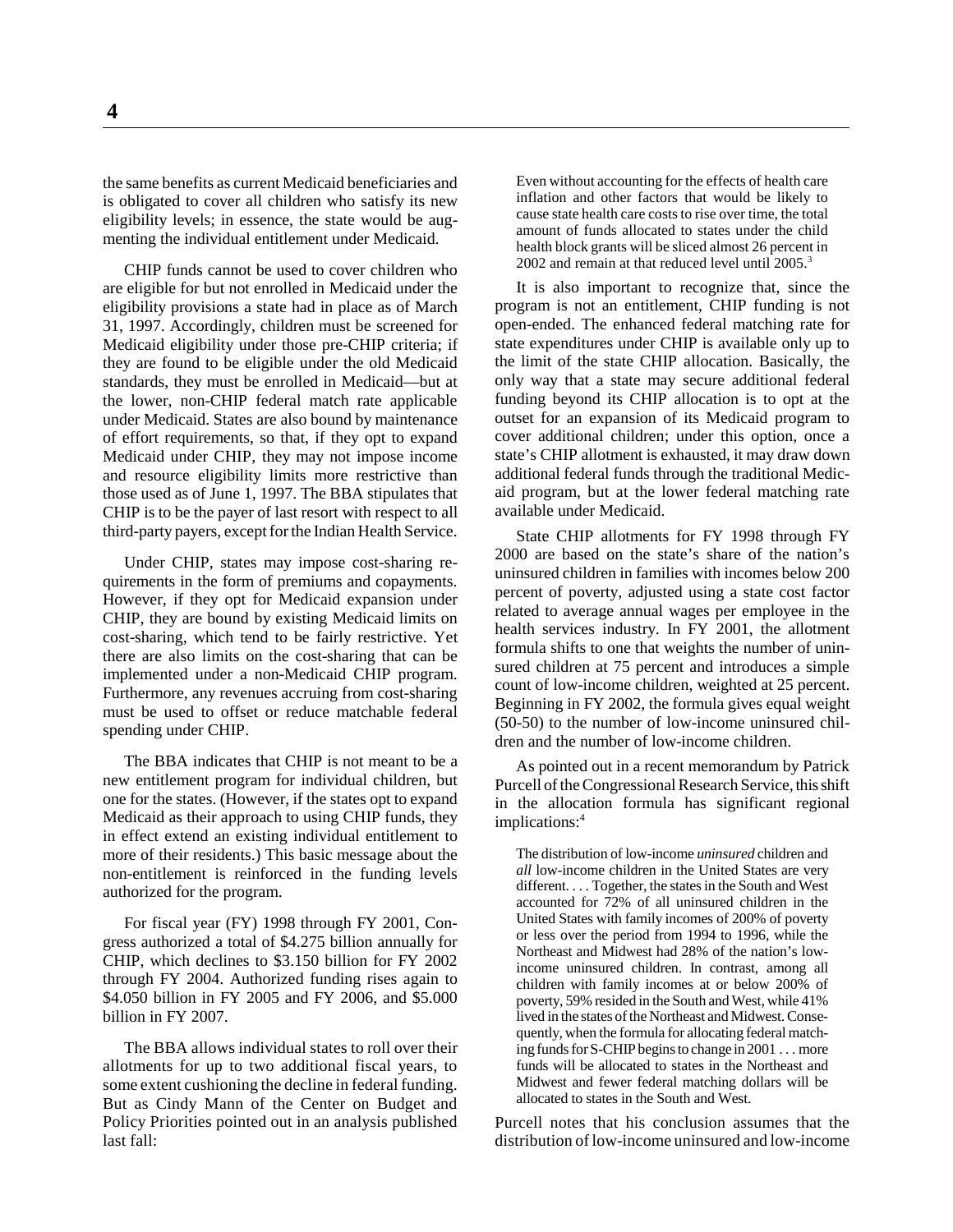children does not change significantly in the interim. In addition, if CHIP spending itself reduces the number of low-income uninsured children to a greater degree in some states than in others, that will also affect interstate allocations.

#### **Possible Structural Deficiencies in the BBA's CHIP Provisions**

A recent analysis by Frank Ullman, Brian Bruen, and John Holahan of the Urban Institute suggested that if states were able to use the maximum allotments available to them, about six million children might be covered under CHIP, yielding a dramatic reduction in the number of uninsured children.<sup>5</sup> The authors identified four major reasons why states will not be able to realize this full potential:

- First, they noted that a significant number of uninsured children in low-income households—between 1.6 million and 4.7 million, depending on the source of the data—are already eligible for but not enrolled in Medicaid. The BBA explicitly prohibits the use of CHIP funds to cover them.
- Second, they estimated that there are only 2.9 million uninsured children with family incomes below 200 percent of the FPL who are actually eligible for CHIP. An additional 300,000 children might be covered in states that could offer CHIP coverage to families with incomes over 200 percent of the FPL. The authors concluded: "These results suggest that states could have difficulty spending their CHIP funds under current program rules."
- Third, they found that about 3.0 million uninsured children live in families with incomes too high to qualify for CHIP. They suggested that some of them might be made eligible if states chose to exclude part of their families' income and assets in determining eligibility or if Congress raised CHIP eligibility levels, should a significant amount of CHIP funds go unused.
- Fourth, they questioned the equity of the distribution of federal funds among the states:

States that currently have broad levels of coverage for children will receive fewer federal dollars per child than if federal funds were allocated simply on the basis of the state's share of low-income children. Meanwhile, states that have not already enacted comprehensive coverage for children get more federal money per poor child under the CHIP allocation formula.

They also highlighted a flaw in the CHIP matching rates:

The program makes a greater change in incentives to add coverage in higher-income states than in lowerincome states. The percentage point reductions in state matching requirements [in comparison to regular Medicaid matching rates] are greater in a high-income state than in a low-income state, e.g., greater in Connecticut than in Mississippi. Low-income states already had high federal matching rates and the enhanced matching rates are only slightly better.... Whether they will respond to a small change in incentives is unclear.

This Urban Institute report evoked an immediate, strongly worded response from the Children's Defense Fund (CDF). In addition to disputing elements of the methodology used by the Urban Institute researchers, the CDF response questioned whether the report was not too narrowly focused on the early years of CHIP, especially FY 1998. CDF pointed out that CBO had essentially already reached a similar conclusion about early underutilization of CHIP funds by the states. However, CBO noted:<sup>6</sup>

States will need to manage their programs carefully and take advantage of the option to roll over part of any year's allocation for up to two succeeding years. But because of the start-up time necessary for states to develop their programs, submit plans to HCFA, and have those plans approved, most states will probably not be able to spend their full allotments for the first two years of the program anyway. The slow start in effect provides an automatic cushion for the leaner years of the program.

CDF went on to declare: "CHIP's funding formula is tailored to CHIP's purpose: covering uninsured children. CHIP funding levels are highest in the states with the largest proportion of uninsured children." It seems clear that Congress intended to target CHIP funds to uninsured children, at least in the first years of the program. Congress also explicitly ruled out substituting CHIP funds for Medicaid, despite the effect this might have on the "states which couldn't wait," but went on to expand Medicaid prior to CHIP.

#### **Special Dilemmas for States with Broad-Based Medicaid Coverage**

Nonetheless, developments in three states with broad-based Medicaid coverage—Minnesota, Vermont, and Washington—demonstrate the somewhat untoward effects of the BBA's CHIP provisions on such states.

Minnesota already has a Section 1115 demonstration waiver that was implemented in July 1995 and built on the existing MinnesotaCare program, which covers lowincome, uninsured people. Under the waiver, the state had already extended Medicaid eligibility to 275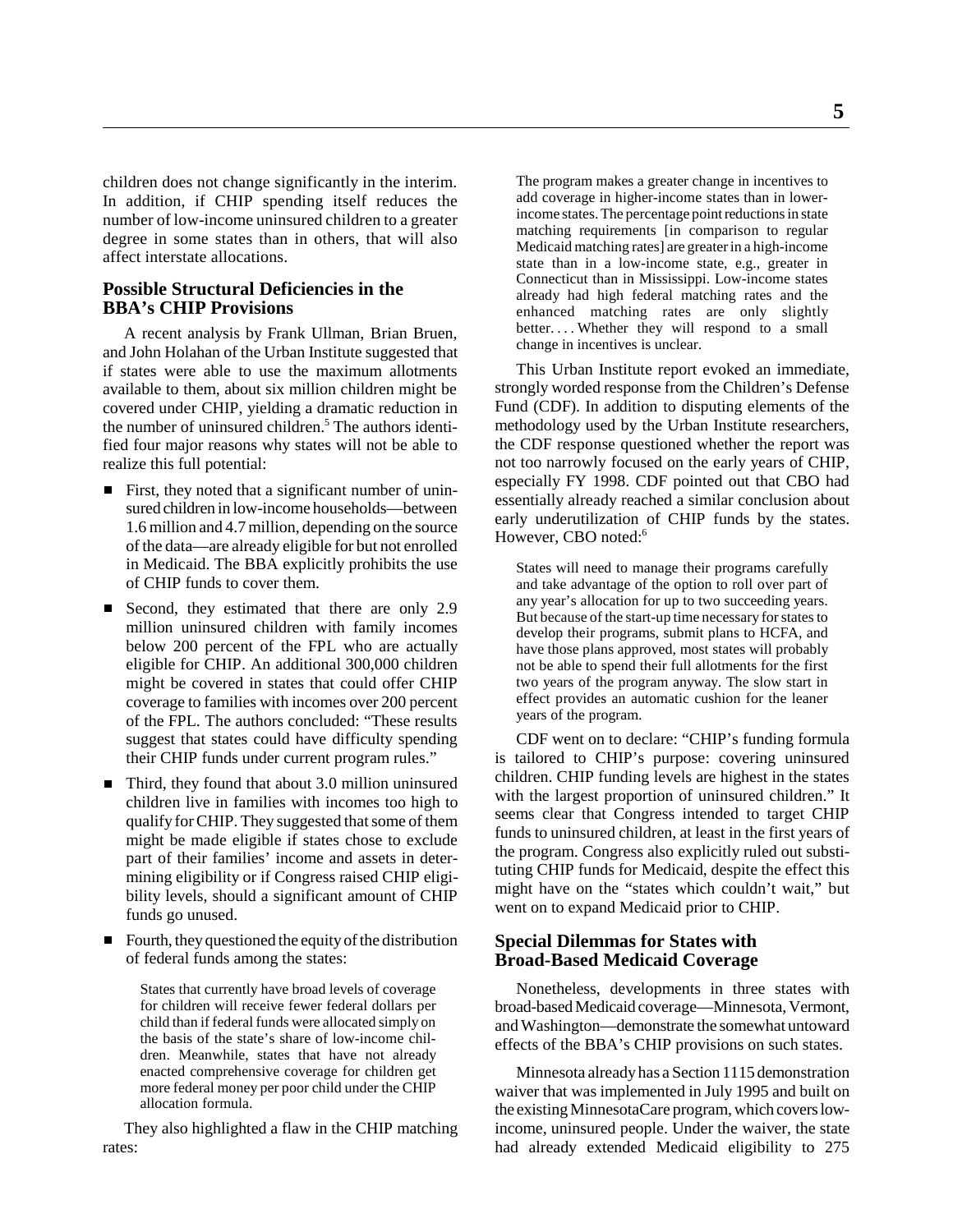percent of the FPL and had extended coverage to an additional 52,000 children and pregnant women. While CHIP would have allowed the state to extend Medicaid eligibility to 325 percent of the FPL, Minnesota officials chose instead to extend the eligibility limit from 275 percent of poverty to 280 percent; they apparently opted for this modest increase so that they could obligate their FY 1998 CHIP allotment. At the same time, they sought to amend the state's 1115 waiver to allow the state to spend more than CHIP allows on administrative and/or planning expenditures (limited to 10 percent of the total state CHIP allotment) as well as to secure relief from CHIP's maintenance-of-effort requirements. The amendment would have allowed the state to utilize more fully its \$28.5 million allotment under CHIP.

HCFA denied the waiver amendment request, citing its prior policy guidance to the states that, since CHIP is a new program, it is not at this stage eligible for Section 1115 waivers, which are intended to foster new and innovative demonstration programs. As a result of HCFA's interpretation and the state's seeming unwillingness to choose other alternatives, it is estimated that Minnesota will be able to extend coverage to fewer than 50 additional children under CHIP.7

Vermont initially submitted to HCFA a CHIP plan that would have raised eligibility to 300 percent of the FPL through an expansion of its existing Medicaid program, which has operated under a Section 1115 waiver implemented on January 1, 1996. (Under the terms of the waiver, children were already covered in families with incomes up to 225 percent of poverty.) However, on August 5, 1998, Gov. Howard Dean officially withdrew the state's CHIP application through a letter to President Clinton, which stated:

SCHIP is designed for states that have done the least to provide [Medicaid] coverage, and offers no flexibility to states such as Vermont. . . . Vermont will only experience an annual net gain of \$100,000 over the regular matching rate. To establish a program with separate administrative and eligibility requirements for the small number of uninsured children (approximately 1,000) that we can cover under SCHIP is not cost effective. The added administrative expenses and systems requirements will more than use up the incremental increase in federal matching funds available under SCHIP, as compared to using traditional Medicaid.

Gov. Dean declared the state's intention to expand coverage for children to 300% of the FPL through a Section  $1902(r)(2)$  amendment, bypassing the CHIP program altogether.

In Washington State, the legislature rejected Democratic Gov. Gary Locke's proposal to utilize CHIP funding to expand the Basic Health Plan, the state's subsidized insurance plan, from 200 to 250 percent of the FPL to cover an estimated 10,000 uninsured children. Republican legislative leaders insisted that incomes up to that level—especially in rural and lowercost areas of the state—were too high to merit public subsidies. Some observers point out that, in the past, the state never would have left available federal funds of this magnitude (\$47 million for the first year) untapped. A reporter for *State Health Watch* noted: "Under the heading of 'no good deed goes unpunished,' one lobbyist said Washington has been penalized because it took aggressive steps to insure more of its population before passage of CHIP."8

#### **STATE CHIP DECISIONS**

Somewhat contrary to expectations, 22 states have opted to expand their Medicaid programs and 9 states have chosen to pursue an approach that expands Medicaid and initiates or enlarges a separate state children's health program. Only 14 states have decided to escape the constraints of the Medicaid program altogether by using CHIP funds for new or existing child health insurance programs separate from Medicaid.

Given the volume of complaints from the states in recent years about what they regard as excessive federal controls over Medicaid and burdensome federal mandates imposed under the program, it may seem surprising that so many states have chosen to use the Medicaid option under CHIP. But a number of factors help explain these decisions. Certainly, one factor militating for Medicaid expansion is that it can be done swiftly and expeditiously, without the need to develop a separate CHIP superstructure. In addition, several states have indicated an intent to move beyond a simple Medicaid expansion in subsequent iterations of their CHIP plans and regard their initial choice of Medicaid expansion as a temporary "place holder" so that they can lay claim to their FY 1998 CHIP allotment.

Moreover, it is important to recognize that state decisions about their options under CHIP are governed to a large extent by factors such as the dimensions of their existing Medicaid programs, whether they already have programs other than Medicaid to cover indigent children, their revenue bases, and whether they have already availed themselves of Medicaid waiver opportunities. In other words, in implementing CHIP, the states are not writing on blank slates. They are probably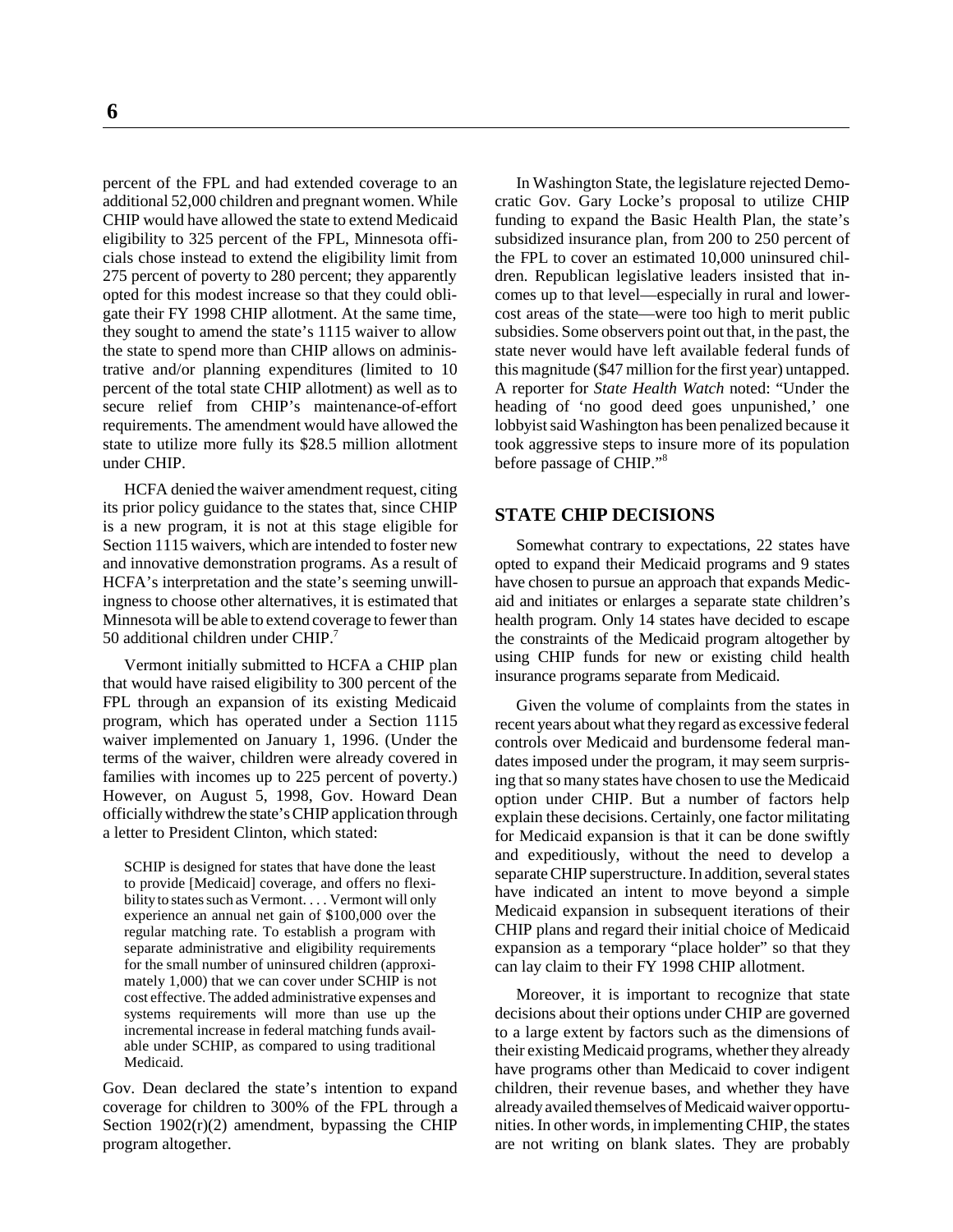therefore likely to weigh the pros and cons of each alternative under CHIP less fully than some analysts seem to suggest.

#### **Whether to Participate**

As noted above, only three states—Vermont, Washington and Wyoming—have decided not to participate in CHIP in the first year. As previously explained, the decisions of Washington not to participate and of Vermont to withdraw its initial CHIP plan are related to the relative generosity of their Medicaid programs.

Wyoming, on the other hand, offers relatively lowlevel Medicaid coverage but has not chosen to avail itself of CHIP to expand coverage. Part of the reason may lie in the fact that the state has the seventh highest level of state fiscal effort, according to a study conducted by Urban Institute researchers Toby Douglas and Kimura Flores, who define fiscal effort as "revenue from state and local taxes divided by state personal income."9 Quite simply, given that Wyoming has only the 35th highest median per capita income in the nation, while it exerts such a high level of fiscal effort, it may have simply been beyond the political will or fiscal capacity of the state to raise additional revenues to draw down federal matching funds under CHIP.

Action by Congress in May 1998 may lead Washington and Wyoming to rethink their decisions not to participate in CHIP. In enacting P.L. 105-74, Congress allowed states to obligate CHIP allocations for FY 1998 by submitting plans before September 30, 1999—the end of FY 1999. HCFA has received some very preliminary feelers from the two states about possible reconsideration of their CHIP decisions. Alternatively, some Washington counties may attempt to draw down some or all of the state's CHIP allotment if the state itself fails to do so.

#### **Medicaid Expansion or Separate State Program?**

A number of analysts have looked at the pros and cons of the three approaches available to a state under CHIP—(*a*) create or enlarge a separate state program to cover uninsured children, (*b*) expand their Medicaid program, or (*c*) adopt a combination of both approaches. In a CHIP implementation guide that it published last November, the House Committee on Commerce noted:<sup>10</sup>

Fundamental to this analysis is a critical question: which approach—a State-only program or a Medicaid expansion—will best enable a State to expand cover-

age and services to the largest number of low-income uninsured children? After all, it was for the purpose of providing coverage and services to such children that the S-CHIP was created. . . . From an eligibility perspective, a State-only S-CHIP program would enable States to expand coverage to more low-income uninsured children than would an S-CHIP-financed Medicaid expansion.

However, this analysis seems based on the premises that the per capita costs of expanding Medicaid are higher than the per capita costs of a state-only program and that the states will extend Medicaid eligibility to cover a significant number of additional children—both of which seem rebuttable presumptions.

Coming at the issues from a very different perspective, Mann concluded:

A unified system of covering low- and moderateincome children that builds on the current Medicaid program will be most likely to reach and enroll eligible children, take advantage of Medicaid's bargaining power and cost-efficiencies, and maximize available federal funding, thereby assuring the new child health initiative results in the greatest number of children receiving comprehensive and affordable coverage.<sup>11</sup>

Alan Weil of the Urban Institute has capsulized the tradeoffs as follows:

The principal reason for states to use new S-CHIP funds to expand Medicaid is that they can build on an existing infrastructure.... However, states that expand Medicaid are expanding a program for which they have long sought more flexibility.<sup>12</sup>

Regardless of the merits of one approach over another, certain characteristics of states and their pre-CHIP Medicaid programs seem to have predisposed them initially to opt for one approach or another under CHIP. For example, it might be conjectured that, if a state already has a separate children's or family health insurance program, it is more likely to use CHIP to build on that program than to expand Medicaid.

According to a May 1997 Alpha Center study written by Anne Gauthier and Stephen Schrodel, eight states—California, Colorado, Florida, Massachusetts, New Jersey, New York, Pennsylvania, and Washington —already had such programs.<sup>13</sup> Three of these states —Colorado, New York, and Pennsylvania—have chosen to enlarge their current state programs under CHIP. Four others—California, Florida, Massachusetts, and New Jersey—chose to pursue a combination approach under CHIP. The eighth state with an existing separate state program, Washington, opted not to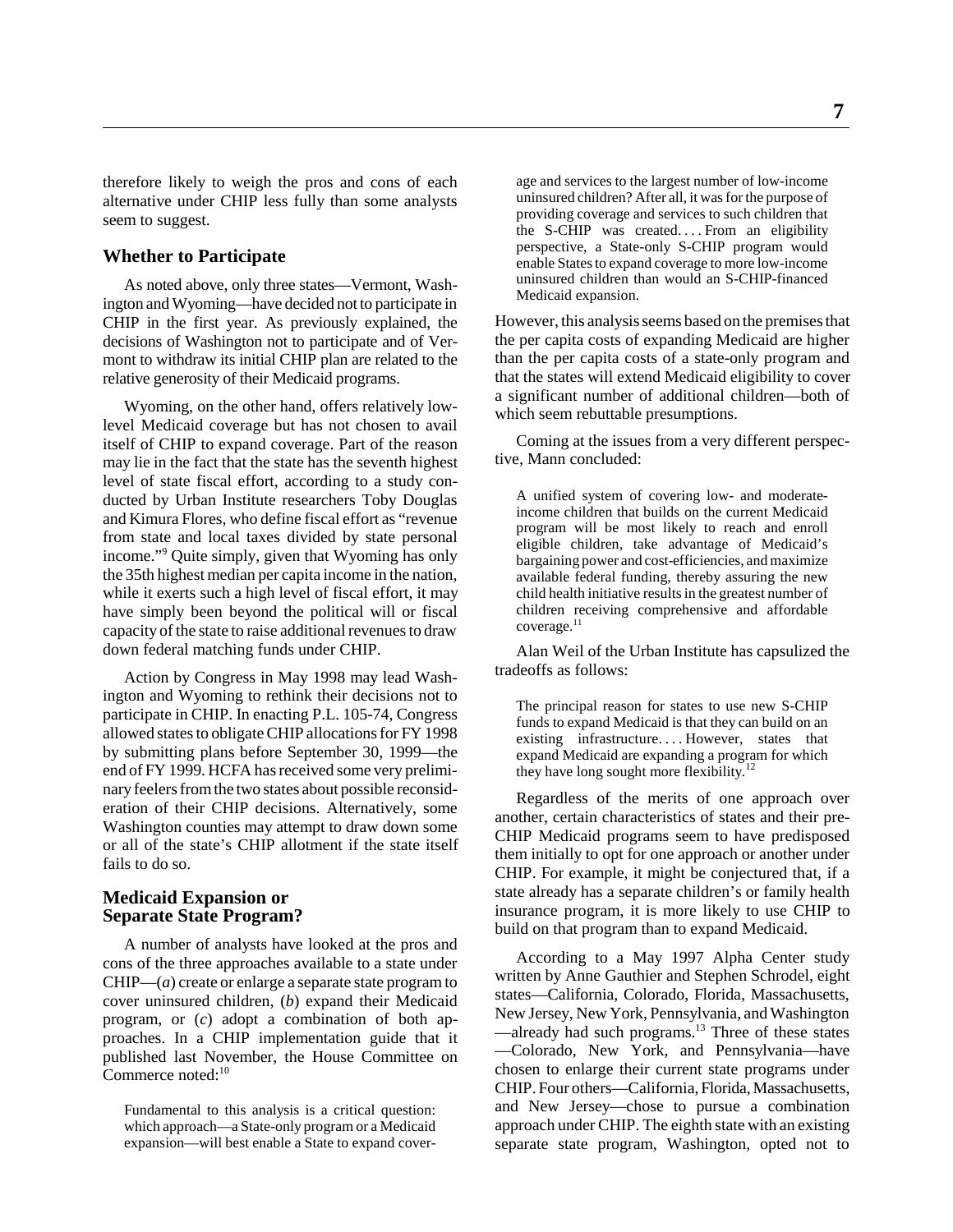participate in CHIP. None has opted to expand Medicaid alone.

Viewed from another perspective, of the 23 states that chose either a separate state program or a combination approach under CHIP, 7 already had separate state programs for children or families. Thus, only 17 states chose to develop entirely new state programs under CHIP and, of these, 9 chose a combination approach, relying in part on an expansion of their Medicaid programs.

Another seemingly predisposing factor under CHIP is whether a state already has a Section 1115 demonstration waiver for its Medicaid program. It might be posited that if a state already has an 1115 waiver, it has been afforded a great deal more flexibility than it would have if it operates a more conventional Medicaid program and, thus, might be more inclined to expand its Medicaid program under CHIP than to opt for a separate state program. According to data from HCFA, 17 states currently have operational Medicaid 1115 demonstrations.<sup>14</sup>

Of these 1115 waiver states, seven—Arkansas, Maryland, Minnesota, Ohio, Oklahoma, Rhode Island, and Tennessee—have chosen to expand their Medicaid programs under CHIP. (An eighth, Vermont, will apparently expand Medicaid without participating in CHIP.) Only four—Arizona, Delaware, New York, and Oregon—opted to pursue a separate state program approach; New York already has a separate state program, and Arizona's AHCCCS program is considered by some to be a non-Medicaid program, possibly

making its choice of a separate state program largely a matter of semantics. An additional four states with 1115 waivers—Alabama, Kentucky, Massachusetts, and New Jersey—chose a combination approach. Two of these—Massachusetts and New Jersey—already had separate state programs.

Finally, there appear to be some regional patterns in the choice of basic approach under CHIP (Table 1). Of the 12 states in the Midwest, all but 2 have chosen Medicaid expansions. Of the nine states in the Northeast, five have opted for a combination approach. Of the 13 states in the West, 2 have opted not to participate; of the remaining 11, 6 have chosen the separate state program route. Of the 16 states in the South, 9 have opted to expand Medicaid using CHIP funds.

#### **Choice of Eligibility Level**

As mentioned previously, states have chosen CHIP eligibility levels that range between 100 percent and 300 percent of the FPL. Thirteen states and the District of Columbia have set their CHIP eligibility levels at exactly the 200 percent of the FPL that is generally allowed. Eight states that had Medicaid eligibility limits above 150 percent of the FPL before CHIP's enactment have set CHIP eligibility levels above 200 percent, three of them—Connecticut, Missouri, and New Hampshire—at 300 percent. Twenty-three states have opted for eligibility levels below 200 percent, five of them—Alabama, Arkansas, Mississippi, North Dakota, and Texas—at 100 percent.

| <b>Region</b>    | No. of<br><b>States</b> | <b>Medicaid</b><br><b>Expansion</b> | <b>Combination</b> | <b>State</b><br>Program | <b>No CHIP</b><br>Program | <b>Not Yet</b><br><b>Submitted</b> |
|------------------|-------------------------|-------------------------------------|--------------------|-------------------------|---------------------------|------------------------------------|
| <b>Midwest</b>   | 12                      | 10                                  | $\theta$           |                         | 0                         | 0                                  |
| <b>Northeast</b> | 9                       |                                     | 5                  | $\mathfrak{D}$          |                           | $\theta$                           |
| <b>South</b>     | 16                      |                                     |                    |                         | 0                         | 0                                  |
| West             | 13                      | $\mathcal{D}_{\mathcal{L}}$         |                    | 6                       | 2                         |                                    |
| <b>Totals</b>    | 50                      | 22                                  |                    | 14                      | 3                         |                                    |

**Table 1 Type of CHIP Program, by Region**

Note: Regions are those defined by the U.S. Bureau of the Census.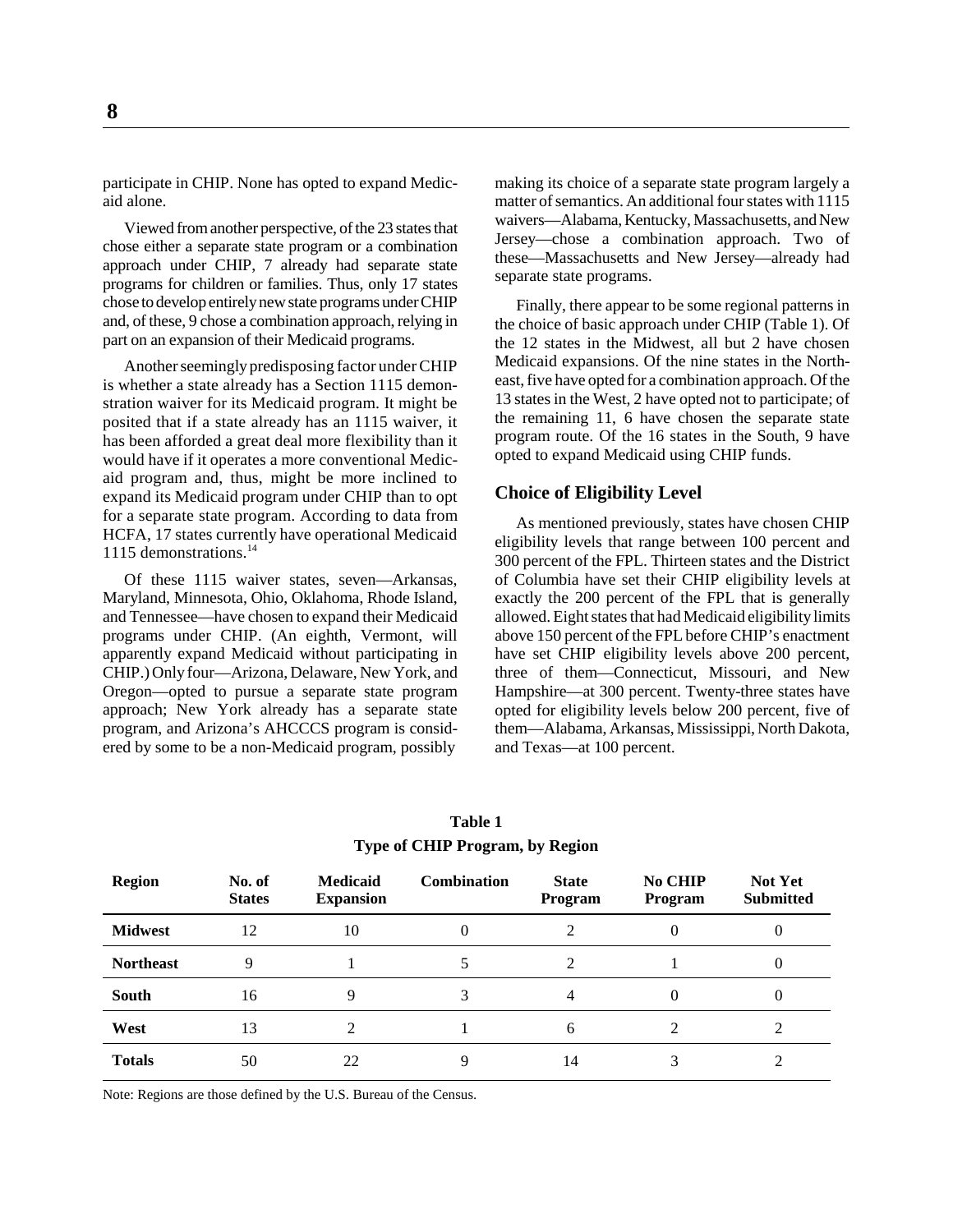It might be hypothesized that the state's median per capita income would have some influence on its choice of eligibility level under CHIP, since to some degree, per capita income reflects the fiscal capacity of the states. If the state's choices of eligibility level are ranked by quintile according to their median per capita income, the distribution shown in Table 2 occurs.

#### **Table 2**

**States' Choices of Eligibility Levels under CHIP, Ranked by Per Capita Income Quintile**

| <b>Ouintile</b> | $>200\%$<br>FPL. | FPL.           | <b>FPL</b> | $200\%$ <200% Unknown or<br><b>Not in CHIP</b> |
|-----------------|------------------|----------------|------------|------------------------------------------------|
| <b>Highest</b>  |                  | 5              |            |                                                |
| 2 <sub>nd</sub> | $\mathfrak{D}$   | $\mathfrak{D}$ | 3          | 3                                              |
| 3rd             |                  | 2              | 6          |                                                |
| 4th             |                  | 2              | 6          |                                                |
| Lowest          |                  |                |            |                                                |

While there is not a precise, straight-line relationship between state median income and choice of CHIP eligibility level, there appears to be a pattern in which those states with higher median incomes generally have opted for higher eligibility levels and those with lower per capita incomes generally have opted for lower eligibility levels.

There are also regional patterns in the choice of CHIP eligibility levels. Of the eight states with eligibility limits greater than 200 percent of poverty, five are in the Northeast. Of the 23 states that have chosen eligibility limits lower than 200 percent, 9 are in the South and 7 are in the Midwest  $15$ 

#### **Containing Crowd-Out**

One of the major concerns of Congress in enacting CHIP was to assure that it does not supplant—or "crowd out"—existing insurance coverage for the eligible population. Accordingly, the BBA limits CHIP coverage to children without other forms of "creditable coverage," as defined in the Health Insurance Portability and Accountability Act (HIPAA) of 1996. States have an affirmative obligation to assure that children with existing coverage are not enrolled in CHIP.

In their CHIP plans, states have taken a variety of approaches in addressing crowd-out. According to HCFA data on the 23 state plans approved through mid-July, the most common approach is some kind of waiting period prior to CHIP coverage, an option chosen by 11 states; for most of these states, the period is either three months or six months. (New Jersey imposes a 12-month waiting period. After initially imposing a six-month wait, North Carolina will eventually phase in a 60-day waiting period.) Eight states have made no explicit provision for crowd-out in their plans, suggesting that they will monitor developments and take appropriate action if a significant problem materializes. A number of states will subsidize or supplement existing employer coverage as a means of limiting erosion of private coverage and thereby reducing crowd-out.

The crowd-out issue is one that has caused a great deal of concern to both fiscal conservatives and advocates for the poor. Conservatives point out that, given the limited funds available through CHIP, if subsidies are used by people who are already insured, the capacity of the program to reduce the number of uninsured children will be compromised. Some say that allowing people who are already insured to enroll in CHIP might also skew participation in favor of this population and away from the generally lower-income uninsured.

On the other hand, advocates for the poor contend that some degree of crowd-out is inevitable in a program like CHIP and express concern that the more rigorously measures to prevent crowd-out are enforced, the more likely they are to impede CHIP participation and undermine the ability of the program to reach the maximal number of uninsured children. Larry Levitt and Judith Feder, in a paper the Kaiser Family Foundation issued earlier this year, raised some related concerns:<sup>16</sup>

It is important to recognize that currently insured low income families who choose to take advantage of new coverage opportunities do so because it gives them financial relief or better coverage. This relief seems at least as legitimate as the relief recent legislation has provided self-employed families through tax preferences (with no evidence of expanded coverage). Further, denying one group of low income families a benefit awarded to others of similar income seems unfair, especially if the insurance coverage they have entails substantial financial sacrifice.

Thus, while both sides of the crowd-out debate seem to share a basic concern about covering as many children as possible, they seem to differ fundamentally about the desirability of preventing crowd-out from occurring.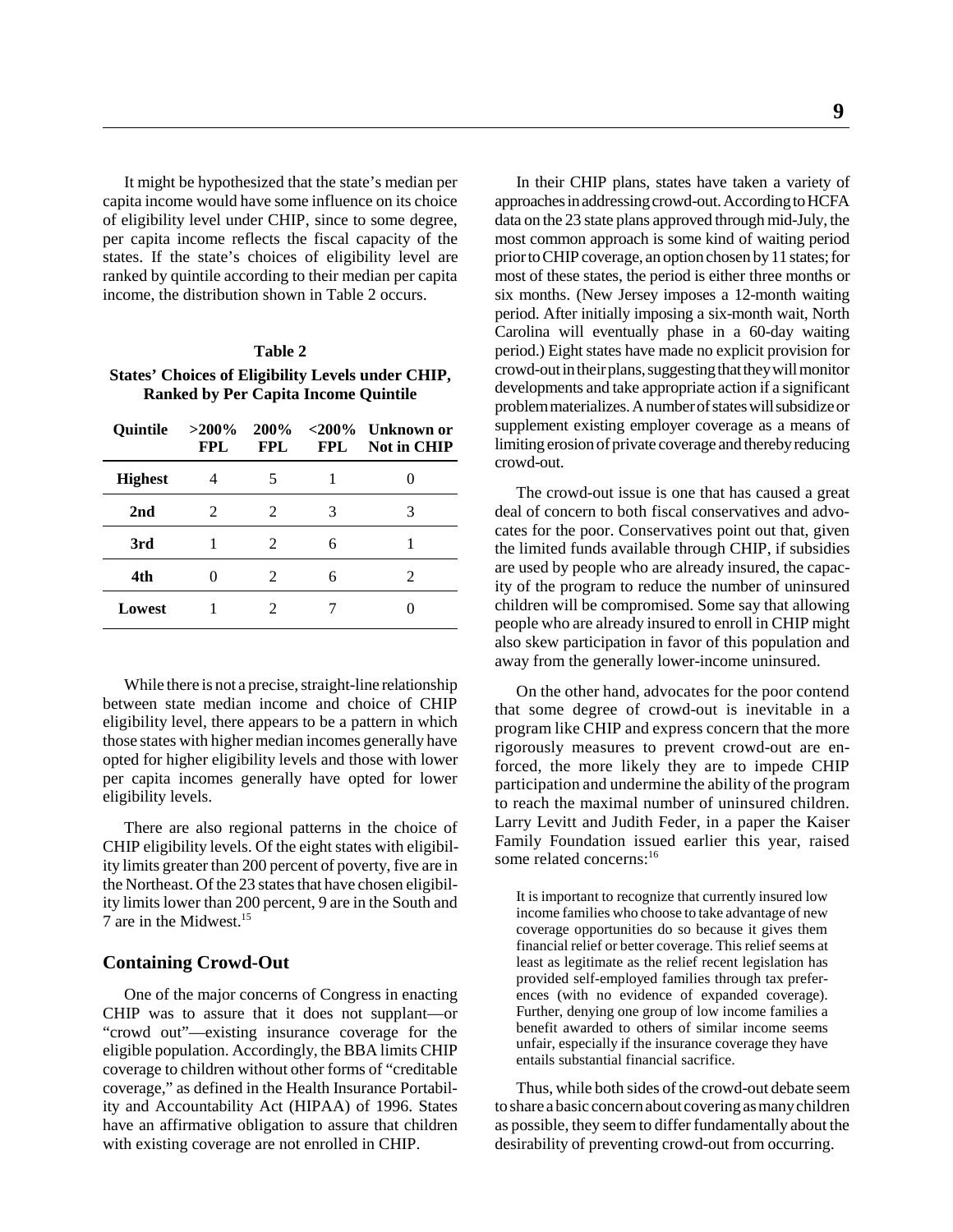#### **THE FORUM SESSION**

This Forum session will address many of the following issues:

- Does the CHIP program truly offer states broad discretion in configuring their approaches to serving uninsured children, or are they necessarily heavily constrained by the shape of their existing Medicaid programs and other factors?
- Does CHIP unfairly penalize states that have already taken the initiative to cover a large number of uninsured children? Or is this an inevitable result of targeting currently uninsured children and gearing CHIP to states without the resources to finance their own programs?
- To what extent are concerns about crowd-out because of CHIP legitimate? Is some degree of crowd-out inevitable with any such new public initiative? Does preventing or limiting crowd-out necessarily mean reducing the effectiveness of such an initiative in reaching the greatest possible number of uninsured children?
- Will the states be able to avail themselves fully of CHIP funding to reduce the number of uninsured children to the maximum degree possible? If not, does the BBA contain inherent obstacles that will impede their covering the highest number of children?
- Was the intent of Congress in enacting CHIP to extend coverage to the maximum number of uninsured children or to target funds to provide broad coverage to the neediest children? In this regard, what are the implications for state choice of the Medicaid expansion versus separate state program options under CHIP?
- How should CHIP influence future Section 1115 demonstration grants? The continuation of current grants?
- Given the extensive variation that appears to be taking place among state CHIP programs, are the data reporting and collection systems in place or being developed to monitor and evaluate the program adequately from the federal level?

#### **Speakers**

**Debbie I. Chang**, co-chair of the DHHS Steering Committee on CHIP Implementation and director for benefits, coverage, and payments in HCFA's Center for State Operations, will lead off with an overview of CHIP as well as some general observations about the CHIP plans that have been submitted to HCFA and the options the states are choosing.

She will be followed by four state officials who have played a major role in the implementation and management of CHIP in their states: **Barbara Ladon**, director of the Office of Program Development of the Colorado Department of Health Care Policy and Financing; **Sandra Shewry**, executive director of the California Managed Risk Medical Insurance Board; **Greg Vadner**, director of the Division of Medical Services in the Missouri Department of Social Services; and **Gwendolyn Williams**, commissioner of the Alabama Medicaid Agency. They will talk about how CHIP is configured in each of their states, the planning and decisionmaking process that produced their CHIP plans, the politics of CHIP in their states, and what they perceive to be the strengths and weaknesses of CHIP statute and regulations.

Following their presentations, Ms. Chang will respond to their remarks before a general discussion between the audience and the panel.

#### **ENDNOTES**

1. CBO estimated that a total of 2.78 million will actually receive coverage under CHIP, but that 1.38 million of this total will have been previously insured. This assumes that the states will be rather ineffective in preventing enrollment in CHIP of significant numbers of children who previously had other insurance coverage but whose parents either dropped this coverage or had employers who stopped offering the coverage—the phenomenon commonly known as "crowdout," which the BBA obligates states to prohibit. This assumption has been strongly criticized by some authorities.

2. Sara Rosenbaum, Kay Johnson, Colleen Sonosky, Anne Markus, and Chris DeGraw. "The Children's Hour: The State Children's Health Insurance Program," *Health Affairs,* January/February 1998, 76-77.

3. Cindy Mann, *Why Not Medicaid? Using Child Health Funds to Expand Coverage through the Medicaid Program,* Center on Budget and Policy Priorities, Washington, D.C., November 20, 1997.

4. Patrick Purcell, "Estimated Fiscal Year 1999 Allotments of Federal S-CHIP Funds," Congressional Research Service Memorandum, Washington, D.C., July 28, 1998.

5. Frank Ullman, Brian Bruen, and John Holahan, *The State Children's Health Insurance Program: A Look at the Numbers,* Assessing the New Federalism: Occasional Paper Number 4, Urban Institute, Washington, D.C., March 1998.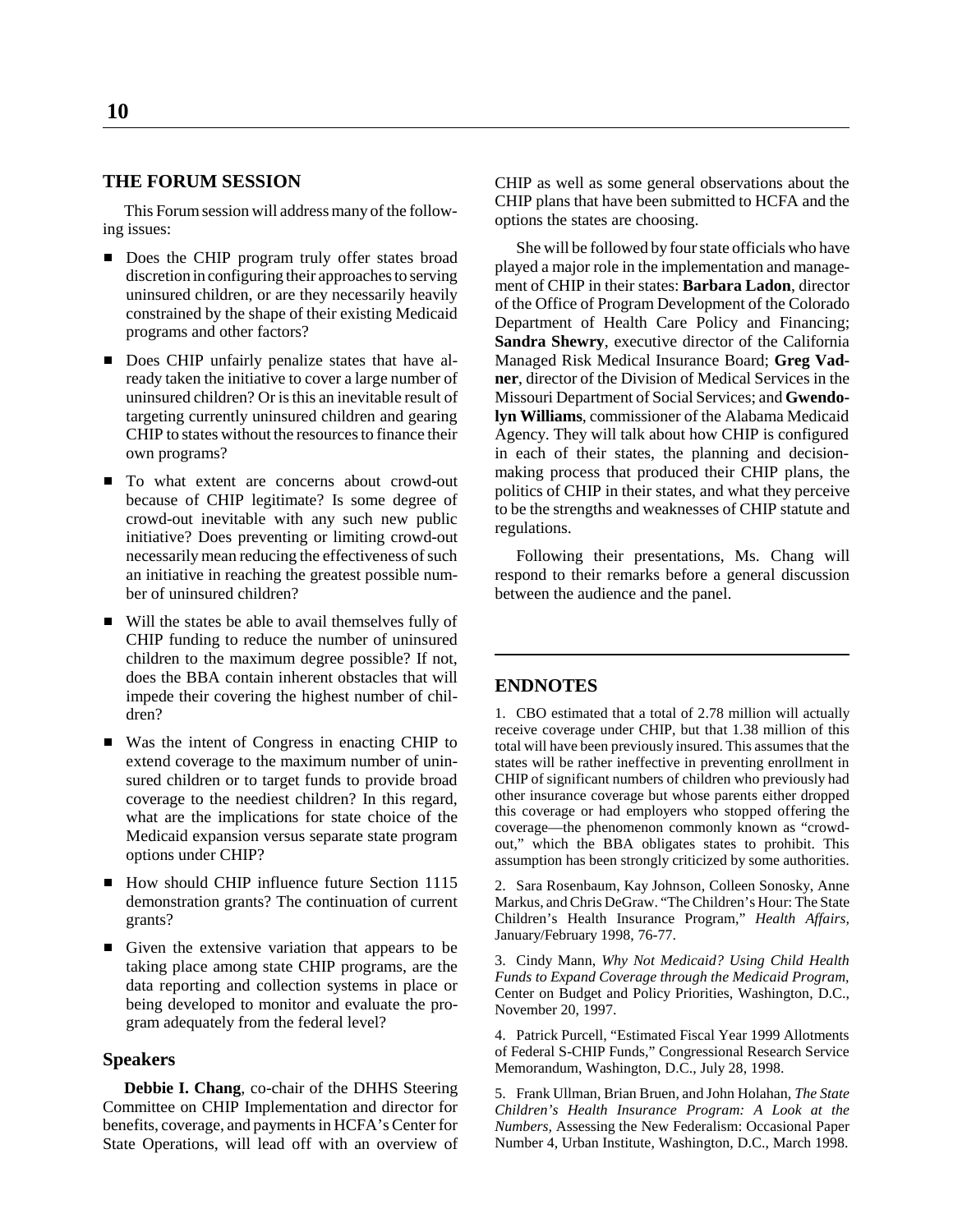6. Quoted in Children's Defense Fund Update, May 18, 1998.

7. Personal communication from Debbie Chang, Health Care Financing Administration, DHHS. See also "HCFA Denies Minnesota 1115 Add-On, OKs Insignificant CHIP Plan," *Managed Medicaid and Medicare,* July 27, 1998, 6.

8. Shauna Brown, "Washington State Turns Down \$47 Million for Kids Program. Legislators Concerned about 'Crowd-Out,' Covering Those above 200% FPL," *State Health Watch,* 5 (March 1998), no. 3: 1, 4.

9. Toby Douglas and Kimura Flores, *Federal and State Funding of Children's Programs,* Assessing the New Federalism: Occasional Paper No. 5, Urban Institute, Washington, D.C., March 1998. On the relative generosity of state Medicaid programs prior to CHIP, see Brian K. Bruen and Frank Ullman, *Children's Health Insurance Programs: Where States Are, Where they Are Headed,* New Federalism: Issues and Options for the States, Series A, No-A20, Urban Institute, Washington, D.C., May 1998.

10. U.S. House of Representatives. Committee on Commerce. *State Children's Health Insurance Program (S-CHIP) Implementation Guide,* November 1997. Available at http:// www.house.gov/commerce/kidcare/kidcare.htm, July 9, 1998.

11. Mann, *Why Not Medicaid?*

12. Alan Weil, *The New Children's Health Insurance Program: Should States Expand Medicaid?* New Federalism: Issues and Options for the States, Series A, No-A13, Urban Institute, Washington, D.C., October 1997.

13. Anne K. Gauthier and Stephen P. Schrodel, *Expanding Children's Coverage: Lessons from State Initiatives in Health Care Reform,* State Initiatives in Health Care Reform; A National Initiative of the Robert Wood Johnson Foundation, Alpha Center, Washington, D.C., May 1997.

14. In states where the waiver is at variance with CHIP statute, the statute would take precedence. States with existing operational 1115 waivers are Alabama, Arizona, Arkansas, Delaware, Hawaii, Kentucky, Maryland, Massachusetts, Minnesota, New Jersey, New York, Ohio, Oklahoma, Oregon, Rhode Island, Tennessee, and Vermont. All but Hawaii have submitted CHIP plans to HCFA. Vermont recently withdrew its CHIP plan and opted not to participate.

15. As a final note to this brief discussion of CHIP income eligibility levels, it should be pointed out again that states also have the option of excluding certain items from countable income under CHIP. This discussion has only compared net income eligibility levels across states, without comparing what constitutes countable income.

16. Larry Levitt and Judith Feder, *Choices Under the New State Child Health Insurance Program: What Factors Shape Costs and Coverage?* Policy Brief # 2104, Kaiser Family Foundation, Menlo Park, California, January 1998.